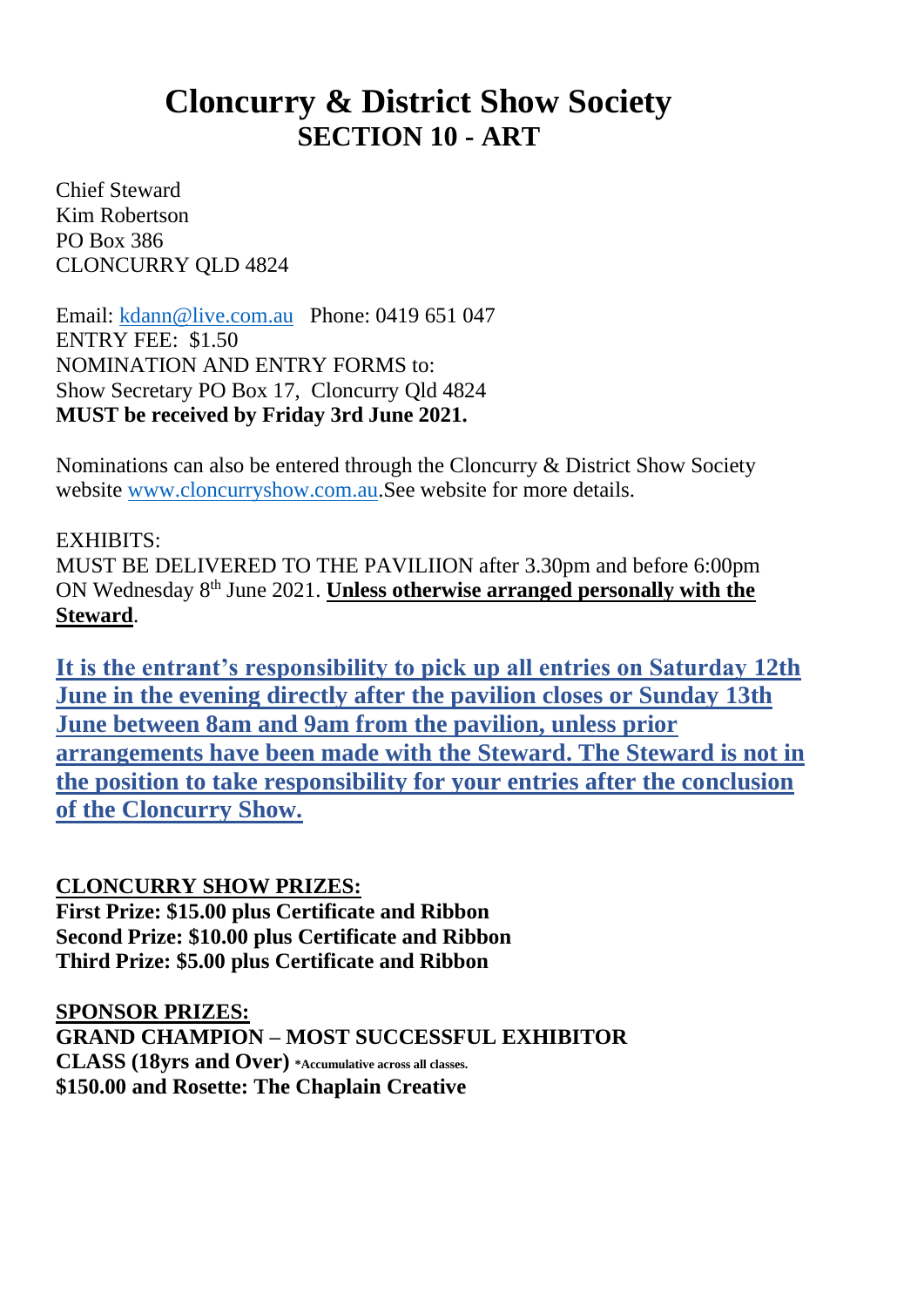## **GRAND CHAMPION - MOST SUCCESSFUL EXHIBITOR**

**CLASS (Under 18yrs) \*Accumulative across all classes. \$150.00 and Rosette: Lemmons Store**

**CHAMPION EXHIBIT (SENIOR). \*Single entry across all Senior classes. \$100.00 and Rosette: JJ & JA Robertson**

#### **CHAMPION EXHIBIT (JUNIOR). \*Single entry across all Junior classes. \$100 and Rosette: JR & KB Robertson**

#### **OPEN ENCOURAGEMENT AWARD.**

**For entrants aged 18 years and up. For artist displaying good use of chosen media and potential for growth. Aimed at aspiring artists from the local community. Sponsored by: Bohemian Dream**

#### **JUNIOR ENCOURAGEMENT AWARD.**

**For Junior entrants aged up to and including 17 years. For artist displaying good use of chosen media and potential for growth. Aimed at encouraging our school aged youth to put forth entries and get involved in our local community.** 

#### **Sponsored by: Bohemian Dream**

## **CLASS (OPEN) OVER 18**

- **1. Land/Waterscape**
- **2. Still Life**
- **3. Portrait**
- **4. DRAWING Pen, Ink, Charcoal and or Pencil**
- **5. Mixed Media – any subject, using more than one medium ANY MEDIUM**
- **6. Animal Life**
- **7. Aboriginal Art**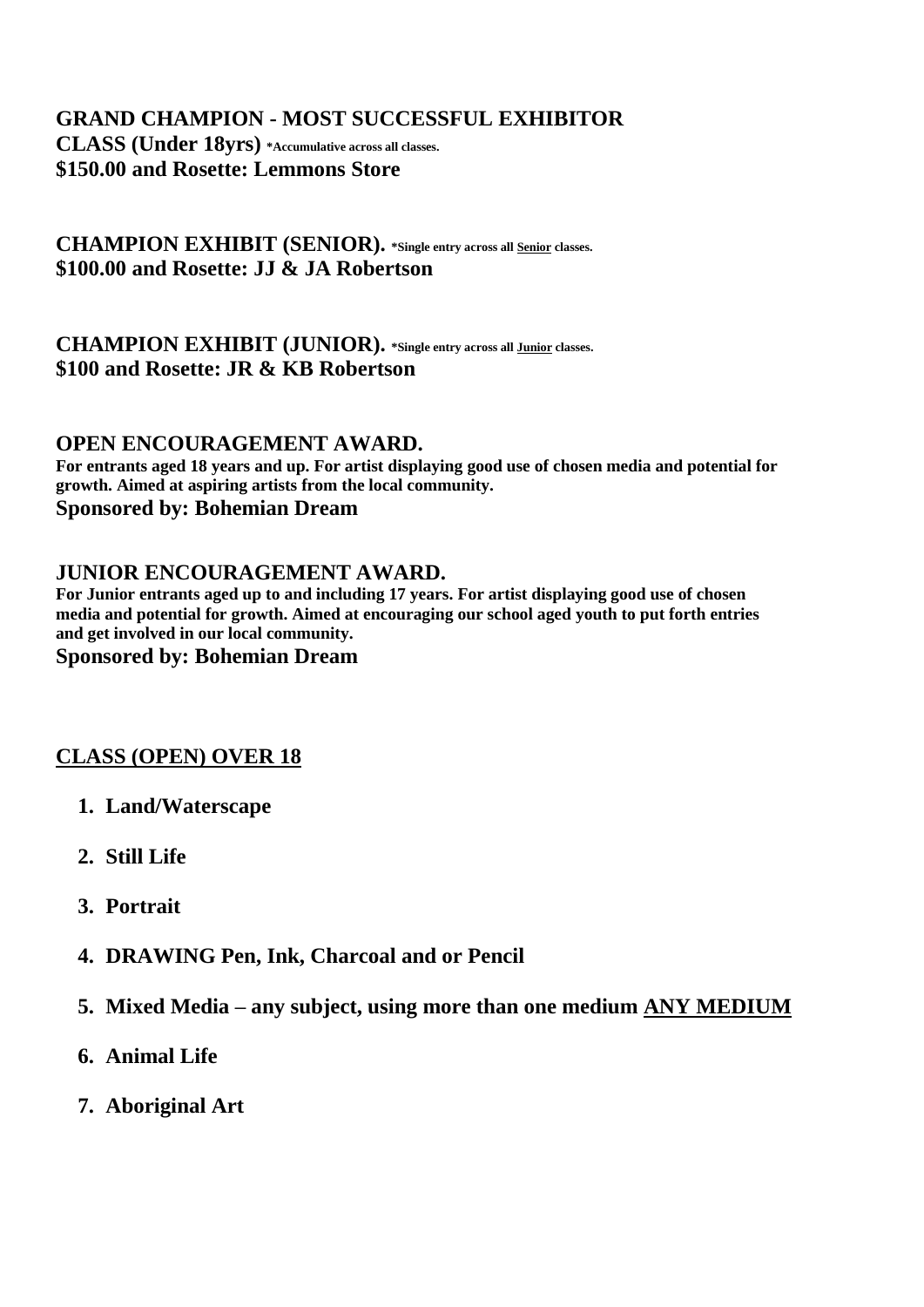## **JUNIOR CLASS ONE (15 – 17 years)**

**7. Painting**

**8. Drawing**

## **JUNIOR CLASS TWO (11 – 14 years)**

**9. Painting**

**10. Drawing**

## **JUNIOR CLASS THREE (Under 10)**

## **11. Painting**

**12. Drawing**

**The Cloncurry Show Society will take no responsibility for items that are not picked up. They will be disposed of.**

## **CONDITIONS OF ENTRY**

- **1. LATE ENTRIES WILL BE ACCEPTED BY PRIOR ARRANGEMENT WITH STEWARD**
- **2. A CARD (supplied with entry form) SHOWING NAME, SECTION AND CLASS MUST BE ATTACHED TO EACH ARTICLE**
- **3. WHILST ALL CARE IS TAKEN, COMPETITORS SHOULD MAKE THEIR OWN ARRANGEMENTS FOR INSURANCE OF EXHIBITS**
- **4. THIS IS AN AMATEUR EXHIBITION AND THEREFORE NOT OPEN TO PROFESSIONAL ARTISTS**
- **5. ENTRIES SHOULD BE SUITABLY BACKED OR FRAMED READY TO HANG. Entries not in a hangable condition may not be displayed and will not be judged with other entries.**